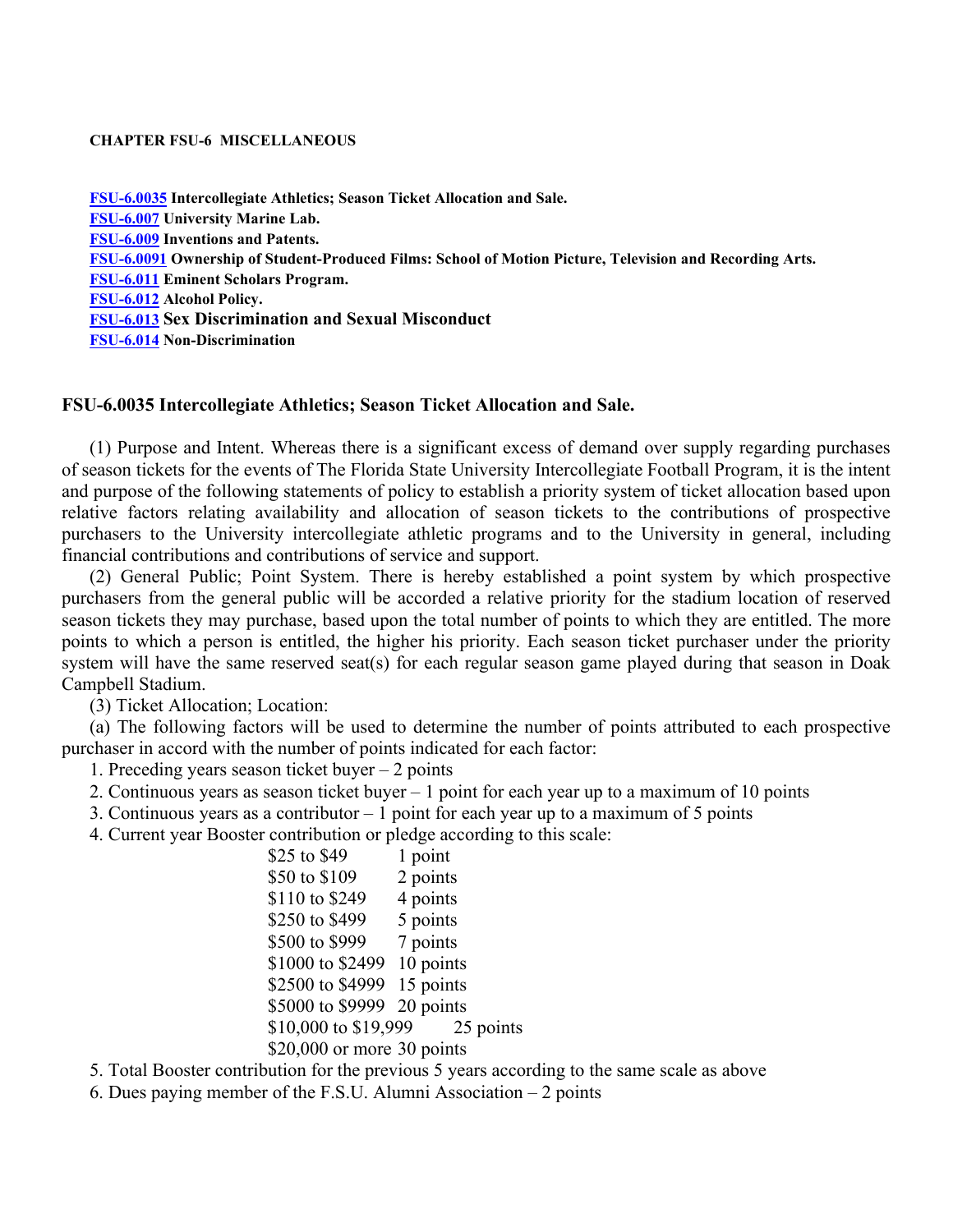7. Member of the Florida Legislature – 4 points

- 8. Member of the President's Club A fund for Academic Excellence 4 points
- 9. Faculty and Staff and Varsity Lettermen 2 points each

(b) Seat Location. A person's total points will determine the seating location. Persons with higher points will be allocated seating in the preferred sections of the stadium. To the extent possible, any previous purchaser who maintains sufficient points to be entitled to seats in the same priority section in which he was seated the preceding year shall receive season tickets for the same seats.

(c) Example. The following example illustrates how this new point system would work: An individual bought season tickets in 1978 for his eighth consecutive year. He pledged \$250 to the Boosters for 1979-80 and has contributed a total of \$1150 to the Boosters during the previous five years. He is also a member of the F.S.U. Alumni Association and President's Club. His points would be listed as follows:

- 2 Prior Year Buyer
- 8 Continuous Years as a Buyer
- 5 Current Booster Contribution
- 10 Total Booster Contribution for the Previous 5 Years
- 2 Alumni, Faculty, Staff or Varsity Lettermen
- 4 Presidents' Club Contributor for the Current Year
- 31 TOTAL POINTS

The individual would be assigned to a priority section in the stadium that will include individuals with 31 points.

(d) With respect to points acquired for continuous years as a season ticket buyer, persons who have previously purchased tickets through a third party shall be entitled to credit for such purchases, provided that they obtain in writing from said party a statement releasing those seats to them. If the person receiving such release shall thereby or otherwise accumulate enough total points to be entitled to seats in the same priority location, such person shall retain the seats so released and the party releasing them will not be assured of replacing them with seats in an equally good or adjacent location.

(e) Ticket Allocation; Number. Persons will be entitled to purchase the following maximum numbers of tickets in their priority location as determined by the point system described above, in accord with the following amounts of their current year contributions to the Seminole Boosters, Inc.: Priority Tickets

|              | THUIRY TRUNG |
|--------------|--------------|
| Contribution | Allocated    |
| \$5000       | 30 tickets   |
| \$2500       | 20 tickets   |
| \$1000       | 12 tickets   |
| \$500        | 8 tickets    |
| \$250        | 6 tickets    |
| \$110        | 4 tickets    |
| \$50         | 2 tickets    |
| \$25         | 1 ticket     |
|              |              |

Provided, however, that persons who have purchased season tickets prior to the 1980 intercollegiate football season, including the season immediately preceding the year of purchase, shall be entitled to purchase the same maximum number of season tickets to which they were entitled pursuant to the policy in effect prior to the 1980 intercollegiate football season. Therefore, persons who contributed the following amounts to the Seminole Boosters, Inc., during the calendar year 1979 shall be entitled to the following numbers of season tickets as long as they continue to annually contribute the same or higher amounts to the Seminole Boosters, Inc.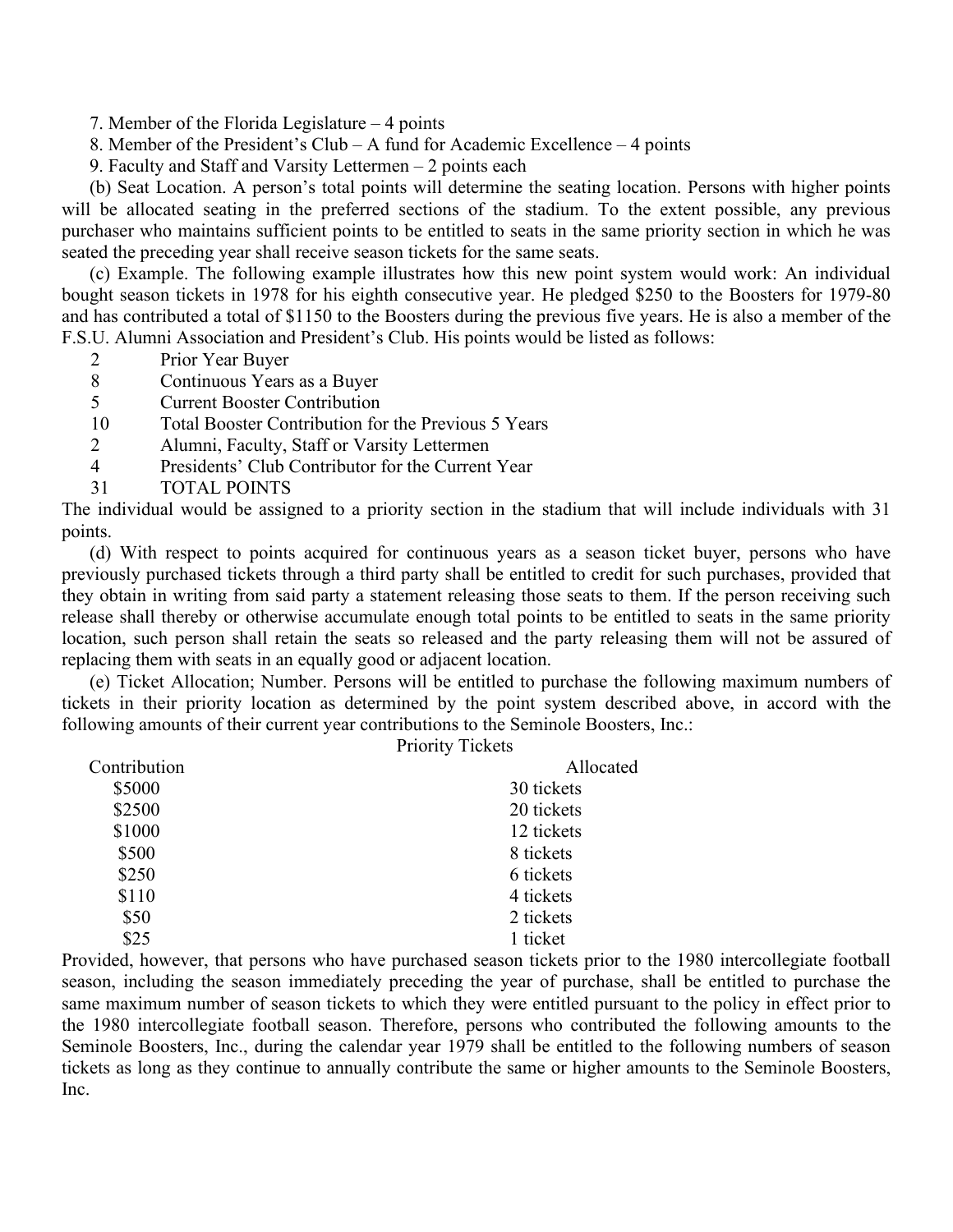|              | <b>Priority Tickets</b> |
|--------------|-------------------------|
| Contribution | Allocated               |
| \$2500       | 30 tickets              |
| \$1000       | 20 tickets              |
| \$500        | 10 tickets              |
| \$250        | 2 tickets               |
| \$100        | 4 tickets               |
| \$50         | 2 tickets               |
| \$25         | 2 tickets               |

(f) Price. The University shall retain the sole and exclusive right to determine and charge the purchase price for all tickets, including any taxes applicable to purchasers thereof.

(g) Reserved Allocations. There shall be reserved in the Athletic Ticket Office up to 1000 seats to provide for last-minute large gifts to the Seminole Boosters, Inc., or the Florida State Foundation, and to resolve other problems. However, a purchaser who has met minimum requirements for seats in a given priority location will not be moved in favor of a purchaser who has acquired more points through a large contribution or similar means. The latter purchaser who thereby becomes eligible for better seats will receive them only upon their becoming available.

(h) Inquiries and Communications. Each person who purchased season tickets the preceding season and who stands to lose his seat(s) because his total number of points is below the number required to retain such seat(s) shall be advised of that fact by the Athletic Ticket Office and shall be further advised as to what must be done to retain the same seat(s). Inquiries regarding this or any other matter pertaining to intercollegiate athletic program tickets should be directed to the Athletic Ticket Office, Tully Gym, Florida State University, and will be responded to by a staff person having responsibility for the matter raised.

(4) Students. Students or student groups may purchase full-priced season tickets in the same manner and subject to the same policies as members of the general public, if they desire seats in the reserved seating sections of the stadium (west side and limited portions of the east side). Otherwise students shall be entitled to purchase tickets in the student or open seating sections of the stadium in accord with the prices and policies applicable thereto.

(5) Student Athletes, University Staff. There shall be reserved and allocated on a per game or per event basis a certain number of tickets to student athletes and staff of the intercollegiate football program and officials and staff of the Department of Intercollegiate Athletics for their use. The Director of Intercollegiate Athletics, in consultation with the Head Football Coach, and in accord with applicable provisions of the constitution, by-laws and regulations of the National Collegiate Athletic Association (NCAA), shall determine the number and location and provide for the allocation and distribution of such tickets.

(6) Applicability to Other Intercollegiate Athletic Programs. The policies contained in this rule may be applied to allocation of priorities for seat location and number of tickets for season tickets, for the events of the intercollegiate athletic program conducted by the University in any other sport or to any individual event involving the Department of Intercollegiate Athletics, whenever the University President, or his designee, determines that the ratio of demand to seating capacity or availability warrants its application. In so construing and applying these policies, the name or description of the subject sport or event shall be deemed to be substituted for the term "football" wherever it appears herein, and the policies shall otherwise be deemed to be modified as required by the circumstances to effectuate the purpose and intent hereof.

(7) Presidential Prerogative. All other provisions of this rule notwithstanding, the University President shall have the authority, in his sole discretion, to direct that any person be entitled to purchase or receive gratis season tickets or single event tickets in the location and number designated by him with regard to any program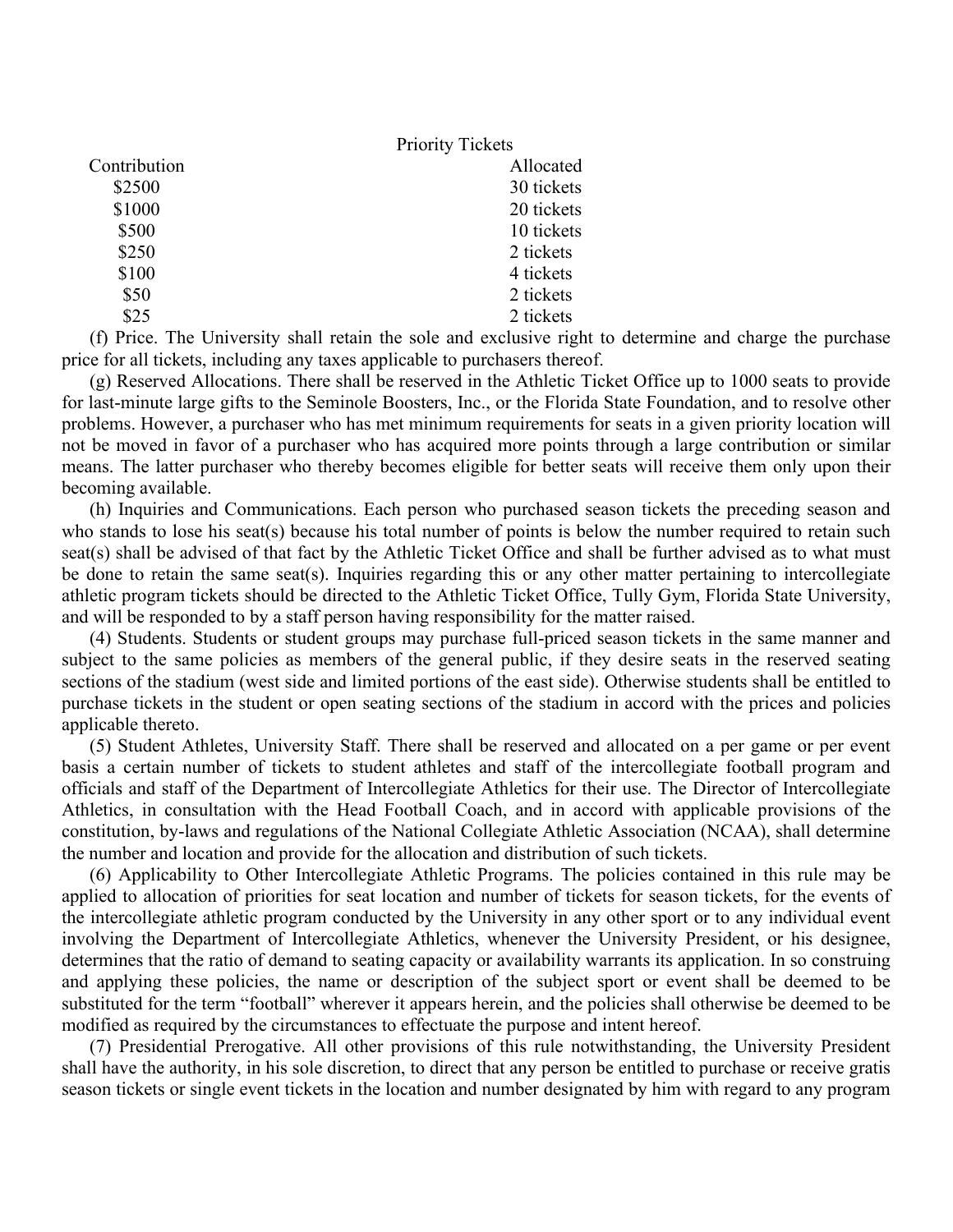or event involving the Department of Intercollegiate Athletics whenever he deems such action to be warranted by the contribution to the University or its direct support organizations by such person, whether in money, in kind, in service, or in support, and whenever he deems such action to be in the best interest of the University.

Specific Authority BOG Regualtion 1.001(3)(j), Reg. Procedure July 21, 2005 Law Implemented 240.227(1), (15), (19) FS. History–New 4-27-80, Formerly 6C2-6.035.

#### <span id="page-3-0"></span>**FSU-6.007 University Marine Lab.**

Operational Policy for the Marine Laboratory.

The Florida State University Coastal and Marine Laboratory (FSUGCL) operates as an University-wide interdisciplinary research and development center. Under the general supervision of the Office of the Vice President for Research, the FSUCML is organized under the specific administrative control of the Director appointed by the Vice President for Research To provide academic direction, the FSUCML Director is aided by an Advisory Committee comprised of faculty as designated by the chairs of various departments, plus a representative from the Office of the Dean of Arts and Sciences...

In general, the FSUCML is governed as follows:

(1) General Shop Facilities and Parts Stockroom. The FSUCML maintains a general shop for use of all staff, faculty, and students working at the laboratory. All requests by students and faculty for utilization of hand tools, shop space, or materials from shop or stockroom should go directly to a member of the Marine Laboratory staff. Instructions on the use of power tools and check-out procedures should go directly to the supervisor. All students using power tools must have proper accident insurance.

(2) Small Boat Operations. All requests for use of small boats should be directed to the Director who will check insurance and transmit all requests for small boats to the marine facilities. All students going out in university boats must have proper insurance coverage. All students and faculty operating the small boats must be checked out on the operation of the equipment, boat safety and marine regulations in accordance with Standard Operating Procedures. Any damage occurring to boats must be explained in writing to the Director.

(3) Sea Water System. The entire operation of the Sea Water System is under the direction of the Facilities Manager as designated by the Director. Under no circumstances should any valves or machinery connected with the system be operated without the approval of the designated supervisor. In his/her absence, responsibility for the Sea Water System will be further delegated.

(4) FSUCML Vehicles. Three trucks, one car, and a 15-passenger van are operated for FSUCML use. The car and van are housed on campus and scheduling for their use is conducted by appropriate FSUCML staff. The trucks at the FSUCML are for the use of the Staff only and the keys and a sign-out sheet for the vehicle are kept in the general shop office.

(5) Accident Reports. Any injury received while working with facilities related to the FSUCML Marine Laboratory must be reported within 24 hours and an accident report will be filed with University officials.

(6) Research Vessels with R/V Designation All requests for ship-time onboard the FSUCML research vessel must be filed with the appropriate staff member for reservations at least three (3) weeks in advance of anticipated need. Once the reservation is approved, the Chief Scientist for the cruise shall file a cruise plan with the Director and the Captain of the research vessel at least two (2) weeks prior to the sailing date. It is the responsibility of the Chief Scientist of any cruise to ensure that all necessary research equipment is aboard., All new classes utilizing the research vessel will be given an orientation relative to duties and responsibilities while on board ship before departure. A users guide for the research vessel is available through the Director's Office. This guide includes all information pertinent to scheduling, reporting and vessel capabilities, and is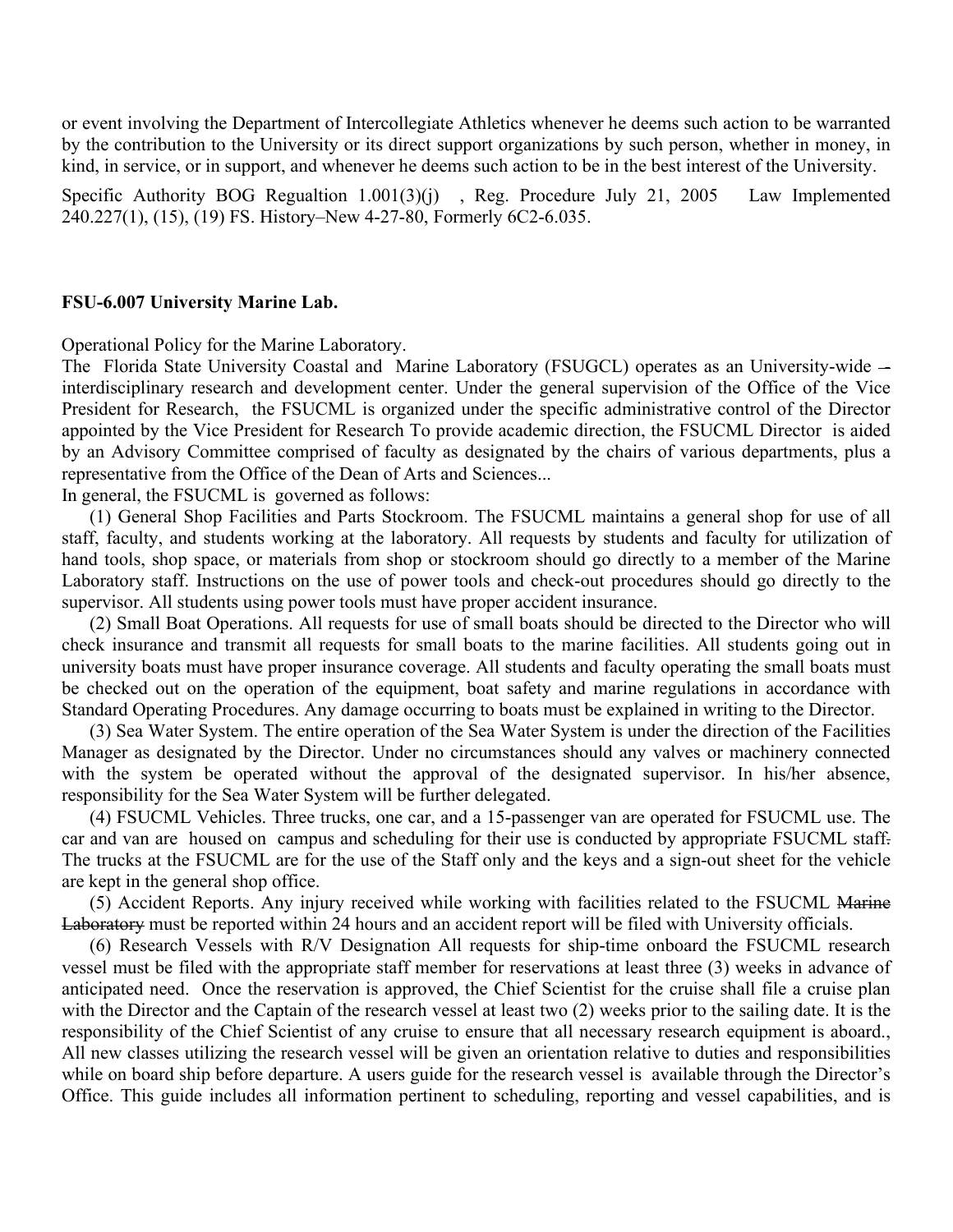included for policy and rulemaking procedures.

(7) Utilization of Classroom and Dorms. All requests for use of classroom and dormitory facilities should be directed to the appropriate staff member responsible for reservations The maintenance of these facilities is the responsibility of the facility staff. It is expected that individuals using these facilities will clean the area before departure.

(8) Space in the Research Laboratory. All requests for research facilities and space should be directed to the Director. Space assignments will be made by the Director with the assistance of the Associate Director and the Advisory Committee

(9) The Academic Diving Program is part of the FSUCML that supports science diving and research. The coordinator of this program, appointed by the Director, is responsible for the oversight of all safety and research diving using compressed air. All faculty, students, and staff using compressed air diving as part of their research are required to complete appropriate diver training to be in compliance with the American Academy of Underwater Science (AAUS) guidelines and must ensure that all sponsored projects in which compressed air is used have filed appropriate paperwork.

(10) Shore Facility Use Charges for use of all dormitory space, research laboratory, classroom space and vessel use shall be as recommended by the Director and approved by the Vice Prsdient for Research and can be obtained through the Director's office.

<span id="page-4-0"></span>Specific Authority BOG Regualtion 1.001(3)(j), Reg. Procedure July 21, 2005 . Law Implemented 1004.74(6) FS. History–New 9-30-75, Formerly 6C2-6.07 Amended, 6-13-2008

### **FSU-6.009 Inventions and Patents.**

(1) Basic Objectives.

(a) To serve the public interest by insuring that inventions which have the potential for the betterment of society are developed to the point of maximum utilization and prompt availability to the public.

(b) To encourage the creation of inventions by giving adequate recognition and incentive to inventors. In sharing the proceeds of inventions with inventors, the university recognizes inventorship and acknowledges the sizable amount of time and effort necessary to adequately disclose the invention, participate in its evaluation, assist attorneys involved in filing patent applications, and alert potential licensees.

(c) To encourage and support research within the university by returning a portion of the proceeds of an invention to support selected research programs and the patent program.

(d) To recognize the equity of any outside sponsor of research within the university by making reasonable and equitable provision for the granting of limited patent rights to the sponsor consistent with the objectives outlined above.

(2) Definitions.

(a) An "invention" includes any discovery, invention, process, composition of matter, article of manufacture, know-how, design, model, technological development, strain, variety, culture of any organism, or portion, modification, translation, or extension of these items, and any mark used in connection with these items.

(b) "University support" includes the use of university funds, personnel, facilities, equipment, materials, or technological information; and includes such support provided by other public or private organizations when it is arranged, administered, and/or controlled by the university.

(3) Rights in Inventions.

(a) An employee shall disclose all inventions which the employee may develop or discover while an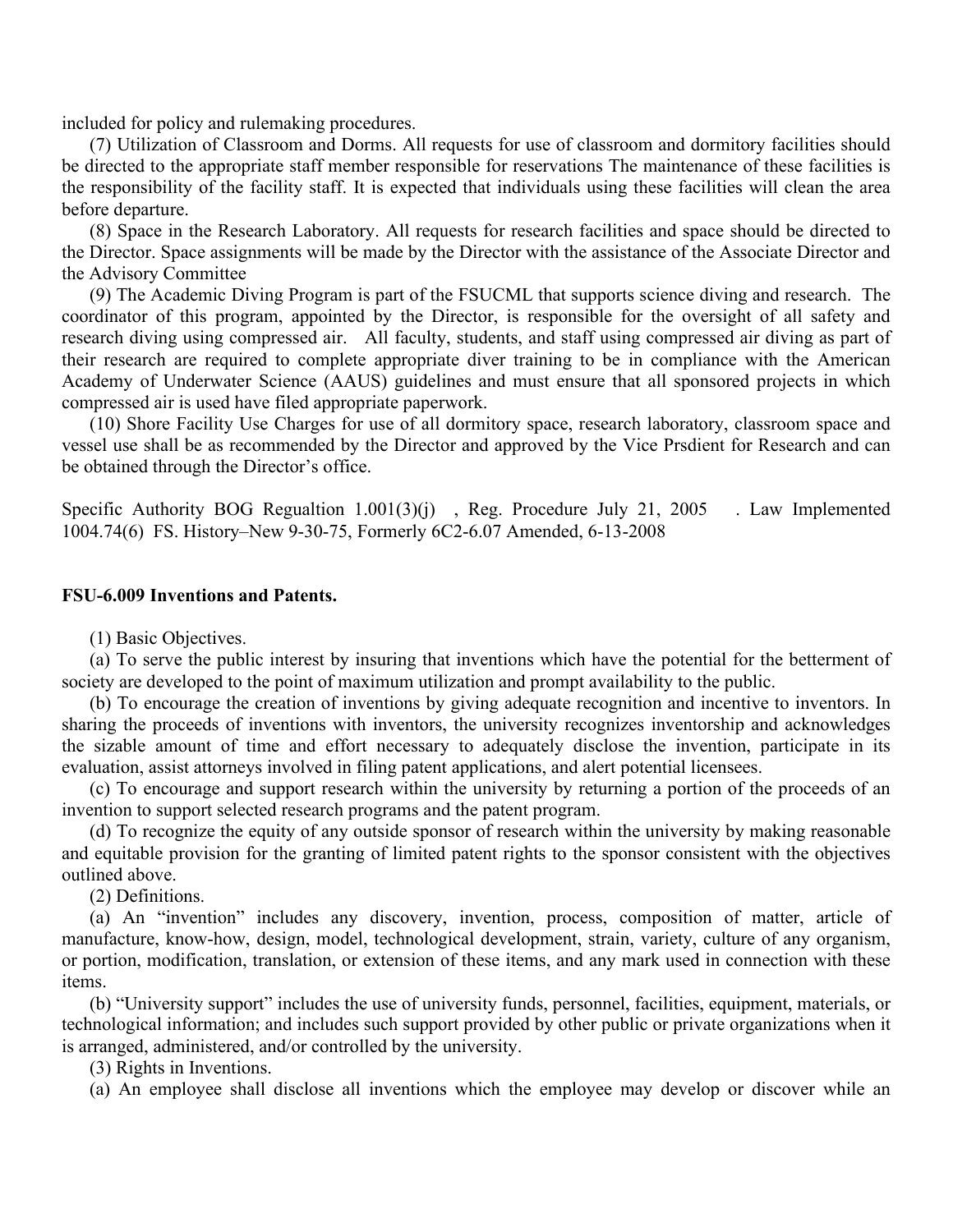employee of the university. With respect to inventions made during the course of approved outside employment, the employee may delay such disclosure, when necessary to protect the outside employer's interests, until the decision has been made by the outside employer whether to seek a patent.

(b) All inventions made outside the field or discipline in which the employee is employed by the university and for which no university support has been used are the property of the employee, who has the right to determine the disposition of such work and revenue derived from such work. The employee and the President or representative may agree that the patent for such invention be pursued by the university and the proceeds shared.

(c) An invention which is made in the field or discipline in which the employee is employed by the university, or by using university support, is the property of the university and the employee shall share in the proceeds therefrom.

(d) While an employee may, in accordance with university rules, engage in outside employment pursuant to a consulting agreement, requirements that an employee waive the employee's or university's rights to any inventions which arise during the course of such outside employment must be approved by the Vice President for Research. An employee who proposes to engage in such outside employment shall furnish a copy of this patent policy to the outside employer prior to or at the time the consulting or any other agreement is signed, or if there is not a written agreement, before the employment begins.

(e) Students employed to work in research sponsored by outside agencies or otherwise funded with contract and grant funds, or who are using university support shall be governed by this rule.

(4) Reporting Procedures.

(a) The inventor shall report to the Vice President for Research the nature of the discovery or invention, together with an outline of the project and the conditions under which it was done. If the university wishes to assert its interest in the invention, the Vice President shall inform the inventor within 30 days. The Vice President shall conduct an investigation which shall assess the respective equities of the inventor and the university in the invention, and determine its importance and the extent to which the university should be involved in its protection, development and promotion. The Vice President shall inform the inventor of the university's decision to apply for the patent within a reasonable time, not to exceed 135 days from the date of the disclosure to the Vice President.

(b) The division, between the university and the inventor, of proceeds generated by the licensing or assignment of patent rights or trade secrets, shall be reflected in a written contract between the university and the inventor which shall comply with the division of proceeds schedule contained in the policy on file in the office of the Vice President for Research. All such agreements shall comport with and satisfy any preexisting commitments to outside sponsoring agencies, but the inventor shall not commit any act which would tend to defeat the university's interest in the matter, and the university shall take any necessary step to protect such interest.

(5) Release of Rights.

(a) At any stage of making the patent application, or in the commercial application of an invention, if it has not otherwise assigned to a third party the right to pursue its interests, the President or representative may withdraw. At the request of the inventor in such case, the university shall return the patent rights to the inventor, in which case the patent shall be the inventor's property, and none of the costs incurred by the university or on its behalf shall be assessed against the inventor.

(b) All assignments or releases of inventions, including patent rights, by the President or representative to the inventor shall contain the provision that such invention, if patented by the inventor, shall be available royalty-free for governmental purposes of the State of Florida, unless otherwise agreed in writing by the university.

(6) Patent Committee. There shall be a Patent Committee appointed by the Vice President for Research.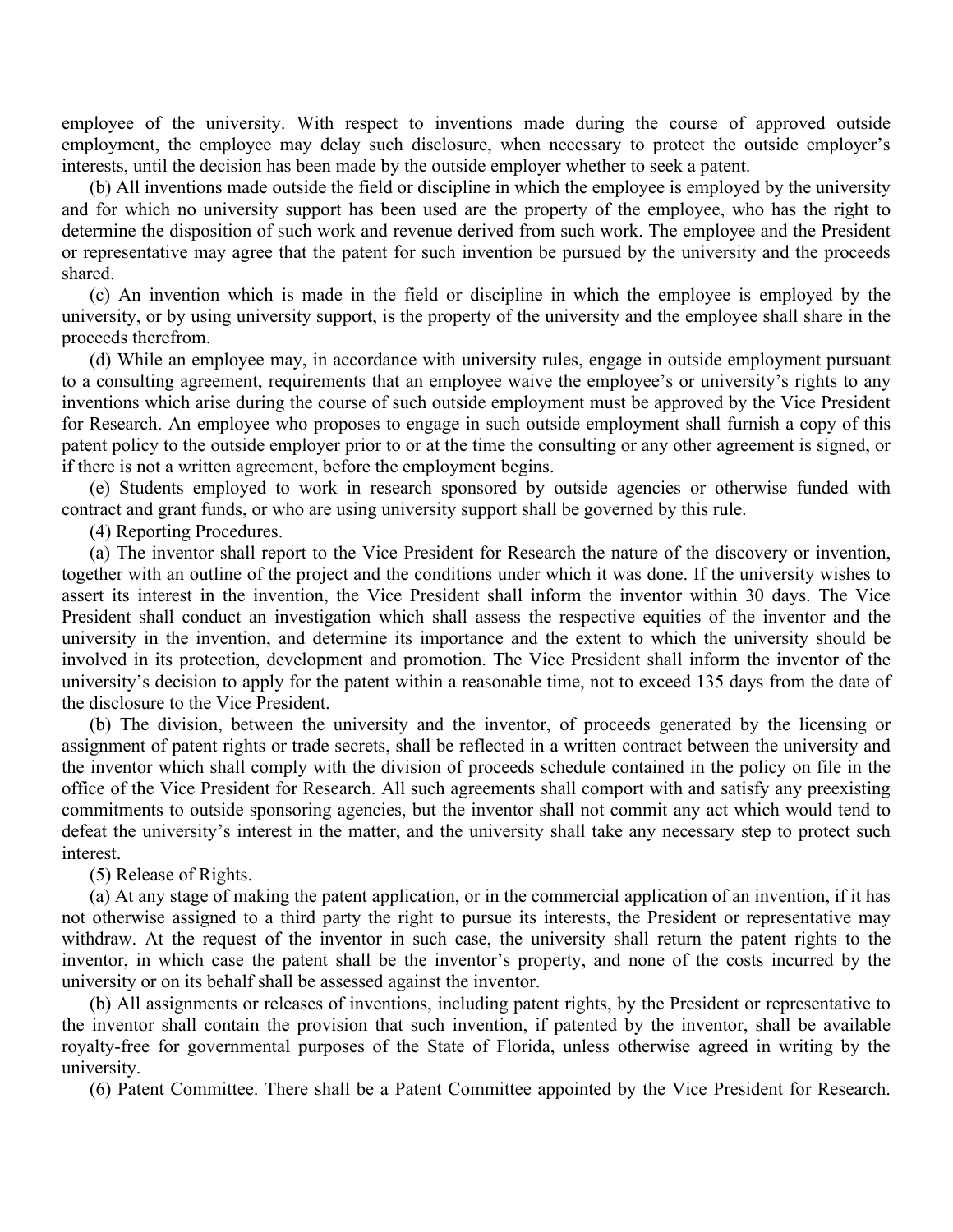The committee shall, upon the request of the Vice President or his designee, advise whether the university should exert an interest in a particular invention, whether patent rights should be released to an inventor, and on any other matter relating to the exploitation of an invention. The committee shall also make recommendations on university patent policy and disputes arising under this rule.

Specific Authority BOG Regualtion 1.001(3)(j), Reg. Procedure July 21, 2005 . Law Implemented 240.227(1), (5), (13), 240.229 FS. History–New 9-30-75, Formerly 6C2-6.09, Amended 8-5-91.

## <span id="page-6-0"></span>**FSU-6.0091 Ownership of Student-Produced Films: School of Motion Picture, Television and Recording Arts.**

(1) Purpose and Intent: This rule establishes policy governing:

(a) The ultimate disposition of the student films;

(b) Promotion of the collective work of the School of Motion Picture, Television and Recording Arts (the "Film School");

(c) Protection of the reputation of the School. It is also intended to recognize the equity and interest of the individual students involved in their use of these films as portfolio pieces in the advancement of their careers; and

(d) Graduate and Undergraduate programs.

(2) Ownership of student productions:

(a) Upon admission to the Film School or prior to the commencement of workshop exercises and filming, the University shall require all students to sign an acknowledgement of university ownership of all student productions. Each student enrolling in the Film School, thereby agrees to be governed by this rule and accepts all terms and conditions set out herein.

(b) The acknowledgement shall contain substantially the following wording:

"In consideration of admission to the School of Motion Picture, Television and Recording Arts and other good and valuable consideration, I hereby acknowledge that the Film School is the owner of all interests to which I may be entitled in any student production, including federal and state copyright interests. I hereby further agree to be governed by all terms and conditions of the Florida State University Film School as contained in Rule FSU-6.0091, F.A.C."

(3) Screenplays:

(a) Screenplays that are generated as "stand alone" products by students are the student's individual property. They may be copyrighted in the student's name and exploited commercially in whatever way the student wishes. However, the student will be responsible for all costs and liability associated with whatever use he or she makes of any student production.

(b) Screenplays that are submitted by the student for production either as exercises or as thesis films become the property of the university, if accepted, and if incorporated into such a film. The use of such a completed film, its screenplay and its other parts is governed by the policies set forth elsewhere in this rule.

(4) General Film and Video Works:

(a) This rule applies to student film and video products, regardless of state of completion.

(b) The Florida State University's School of Motion Picture, Television and Recording Arts retains all rights to all student films and videos produced. In particular, the University is vested with exclusive rights and ownership to the copyright of all student works and with exclusive rights to exhibit, distribute and duplicate these films and videos and to enter into distribution or broadcast licensing arrangements, whether commercially or non-commercially.

(c) Subject to the conditions contained herein, the Film School will allow students to purchase prints of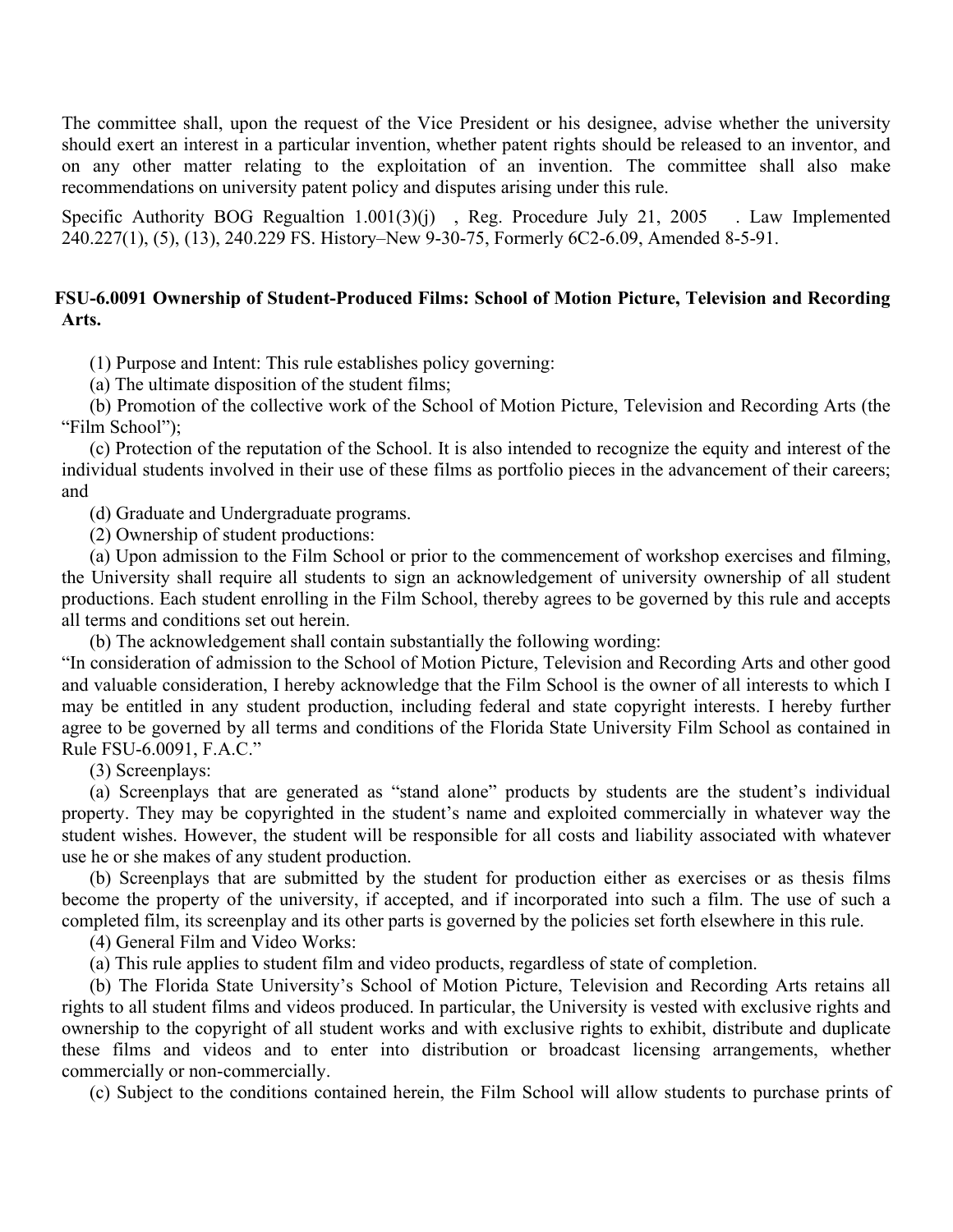particular film and video productions on which they worked, the use of which is restricted exclusively to their inclusion in the students' career portfolios. These prints and tapes shall not be exhibited, broadcast, distributed or duplicated in any fashion without explicit written permission from the Office of the Dean of the FSU School of Motion Picture, Television and Recording Arts.

(d) The availability of such portfolio prints for purchase is always subject to approval by the Film School. If, for example, the School's faculty considers a particular student film too elementary or too poorly executed to represent properly in public the typical level of student achievement at the Film School, it may decline to make it available to the student filmmakers involved. In this regard, the Film School attempts to protect the reputation of both current and future students.

(e) Students who are allowed to purchase prints of their films and videos will agree to assume full responsibility and all liability for any screening of those films for potential employers and others outside FSU property.

(f)1. In the event any net revenues are derived from the commercial or non-commercial exhibition, distribution, broadcast or duplication of any particular student film or video, the principal student film or video makers involved in its production shall receive a royalty, the nature of which will be determined by the Dean or his designee or designees in consultation with the Office of the University Attorney. The payment of royalty to any student shall reflect general university royalty policies, as set out in the BOR/UFF Collective Bargaining Agreement, 1988-1991, Article 18; The Florida State University Faculty Handbook, Section 7; and Rule FSU-6.009, F.A.C., which are incorporated by reference.

2. The principal film or video makers involved in the production of a film or video are the writer, the director (or writer/ director), the producer/production manager, the cinematographer, the editor and the audio supervisor. Should a student musical director/composer and/or art director function on the production, they also will be considered part of the team of principal film and video makers.

(g) Any student films that are not completed within the deadlines that are set are also the permanent and exclusive property of the FSU Film School.

(5) Licenses, Contracts, Clearances, Waivers and Other Legal Agreements:

(a) The incorporation of certain elements into a student film, especially music, but also animation, art work, derivative story properties, and the use of certain types of real public or private property, may involve property that is protected by a variety of laws, including statutory copyright and common law. Students are responsible for securing appropriate legal releases for the use of such property and films; recognizing that releases may contain or be subject to constraints by law regarding their use. The faculty of the Film School will take such matters into consideration in deciding whether or not to make student film exercises and thesis films available for exhibition outside the university.

(b) The Film School will totally restrict the distribution of a student product when the appropriate releases have not been obtained for all materials used in the work.

(6) Film Festivals and Competitions:

(a) The FSU Film School reserves the exclusive right to enter its student films and tapes in festivals and competitions, whether regional, national or international. If students request, the Film School may also agree to enter student "stand alone" scripts in competitions. Alternatively, students may enter their own scripts.

(b) Any financial prizes for "stand alone" scripts done by students will go directly to the individual student(s) who wrote the script.

(c) Any financial prizes won by student films or tapes made at the Film School will be placed in a student development fund, the revenues of which will be used to support student productions, scholarships or other student benefits.

(d) Any certificates or statuettes of award received by student films will be displayed at the appropriate facilities, whether at Sarasota or Tallahassee.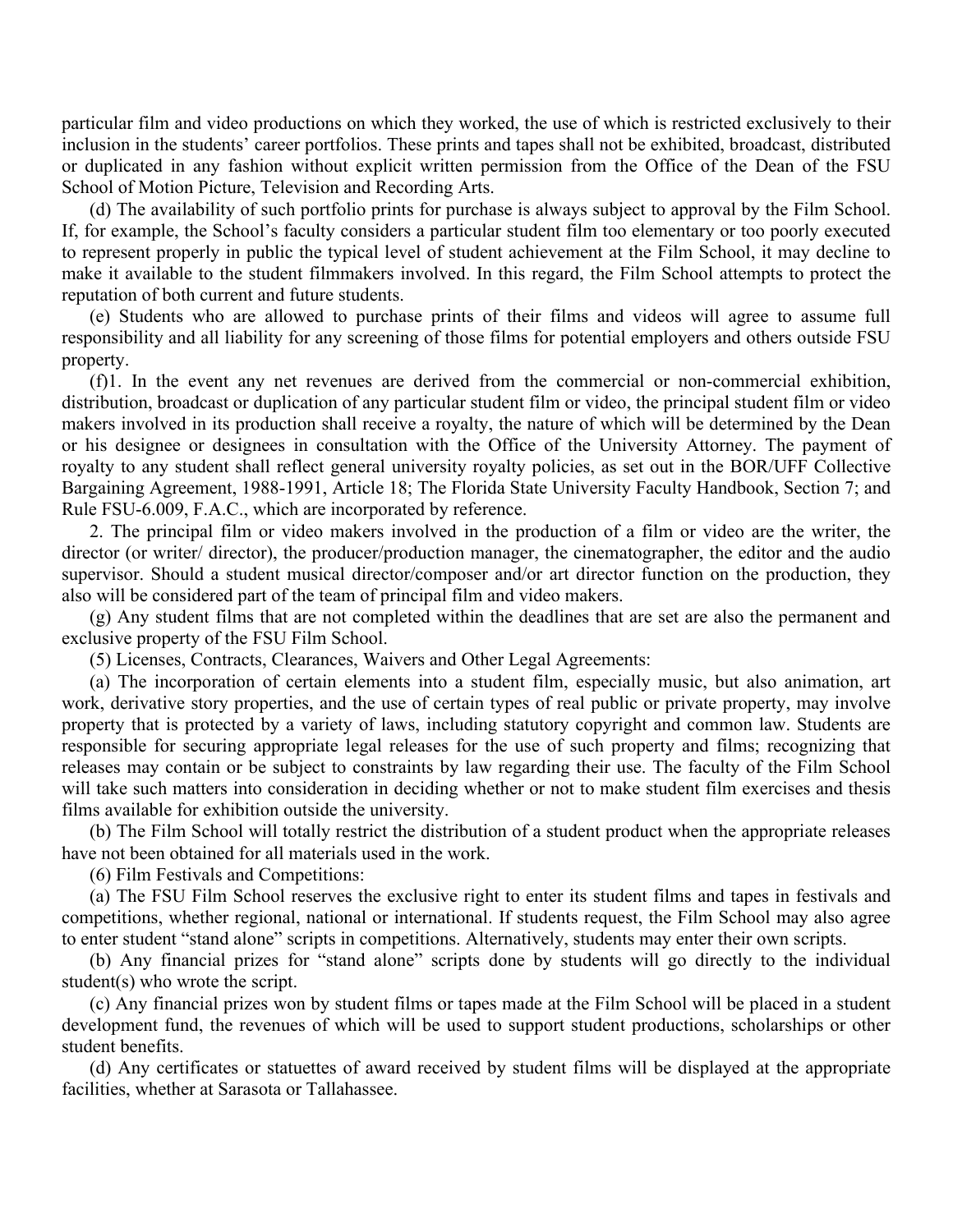(7) General Procedures:

(a) The FSU Film School will retain the motion picture negatives and/or video master tapes of all student films made as part of its programs. These will be used as needed to make prints or printing masters for either students or the School.

(b) Each of the Film School's completed productions will bear a copyright notice in the name of The Florida State University. At the time of its release, broadcast, exhibition or duplication the copyright will be registered with the Copyright Office by the FSU Film School.

(c) Completed FSU Film School student productions will bear full credit titles in the position and order prescribed by the Film School.

(d) Any FSU Film School student productions that are released or exhibited will bear the FSU and Film School logo and name as the producing studio.

Specific Authority BOG Regualtion 1.001(3)(j) , Reg. Procedure July 21, 2005 Law Implemented 240.229, 240.241 FS. History–New 5-27-91.

### <span id="page-8-0"></span>**FSU-6.011 Eminent Scholars Program.**

(1) SCOPE. This rule shall govern the administration and general management of the Eminent Scholars Program at the Florida State University. The purpose of the Eminent Scholars Program is to attract private financial support to state universities. The financial support will be used to enhance scholarly work through the attraction of eminent scholars to the University. This rule sets out the guidelines for the solicitation of funds, the establishment and allocation of the Chairs within the University, the selection of scholars to occupy the Chairs, and the assessment of the effectiveness of the program.

(2) MAINTENANCE AND ADMINISTRATION. The Florida State University Foundation shall have the responsibility for furthering, administering and maintaining the Eminent Scholars Program at Florida State University. The Foundation shall conduct fund raising activities as authorized by the Trust Fund for Major Gifts, Section 240.2605, F.S., and invest and manage Eminent Scholar Chair Funds under procedures recommended by the Foundation Investment Committee and approved by the Foundation Board of Trustees.

(3) ESTABLISHMENT OF CHAIRS. An Eminent Scholar Chair shall be established when the Foundation has raised contributions from private sources and the Board of Regents has released matching funds from the Trust Fund for Major Gifts for the Eminent Scholars Chair in amounts specified in Section 240.2605(3)(b), F.S. The Eminent Scholar Chair shall be established pursuant to the provisions of Rule 6C-9.019, F.A.C.

(4) ALLOCATION OF CHAIRS. Donor intent shall determine the allocation of gifts received in support of the Eminent Scholars Program. All Funds will remain in the designated School, College, or Department regardless of whether full funding of a Chair is attained. When full funding of a Chair is not attained, the final determination of the use of the funds which has been raised for the Chair will be made by the Dean of the School, College, or Department in consultation with the donor and the Florida State University Foundation.

(5) SELECTION OF SCHOLARS. After each Chair has been established, the President of Florida State University shall appoint a Selection Committee to implement the process for selecting the holder of the Chair. The composition of the Committee and its duties are as follows:

(a) Composition of the Selection Committee. A majority of the Committee shall be faculty members.

(b) Criteria for selection of Chair Holder. The first duty of the Selection Committee for each Chair shall be to recommend to the President of Florida State University those criteria to be used in the selection of the holder of the Chair. After the President has approved the criteria, the Committee shall apply them in the selection process.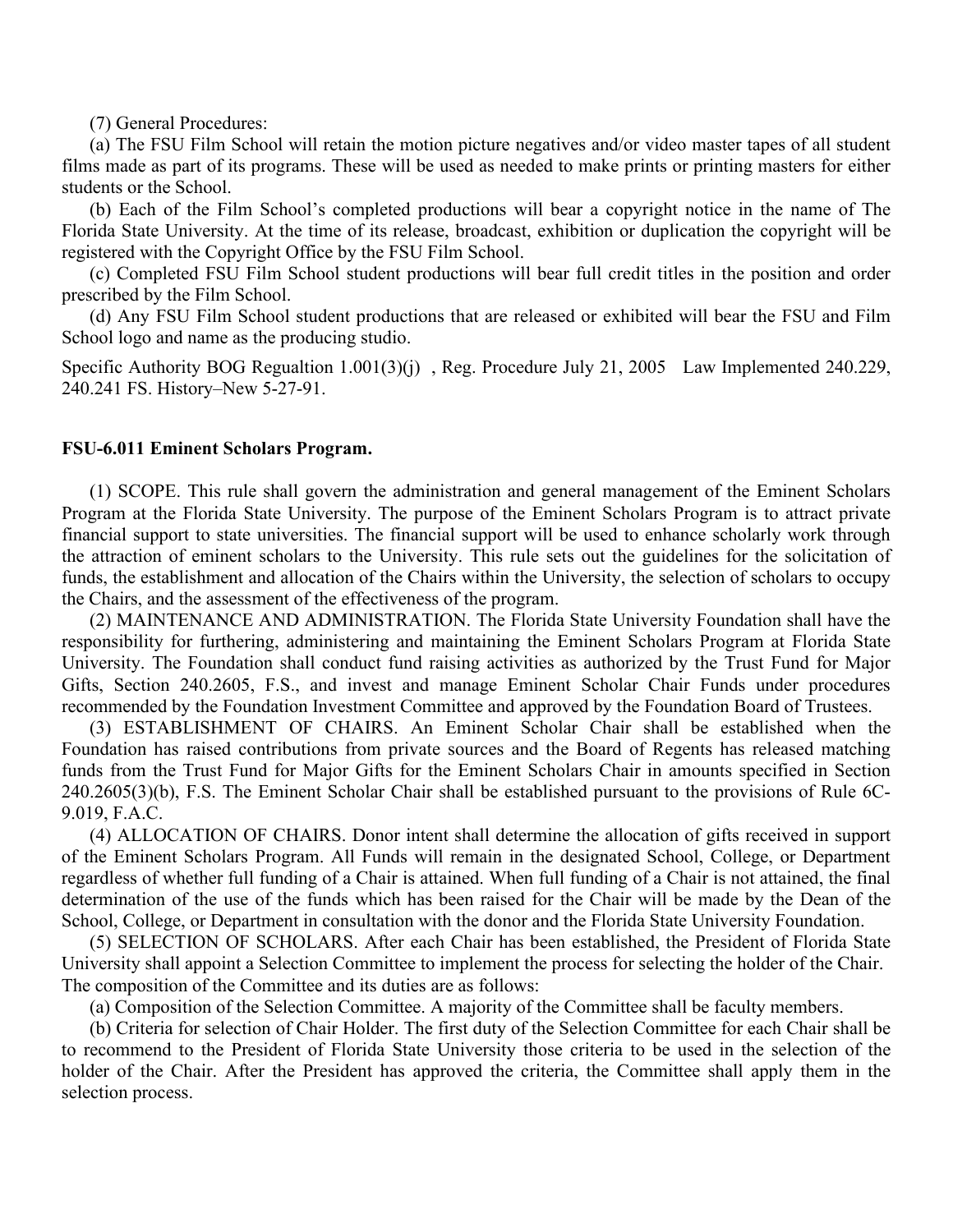(c) Search for Candidates.

1. The Selection Committee shall conduct a search for candidates to fill the Chair under the rules governing faculty selection as set out in paragraph FSU-1.004(6)(a) and Rule FSU-4.027, F.A.C., which are incorporated herein by reference.

2. The Selection Committee shall recommend to the President of Florida State University for his approval one or more eligible candidates, as directed by the President, to fill the Chair. The Committee shall provide to the President written documentation on the extent to which the individual chosen to occupy the Chair meets the selection criteria established for the Chair.

3. The President shall select the candidate to be offered the Chair and shall make the written offer to the candidate.

4. If a candidate is not selected by the President or if the approved candidate does not accept the Chair, the selection process shall be repeated.

(6) EVALUATION PROCEDURE. After a Chair has been filled, the Selection Committee shall provide the President with a set of measures to be used in evaluating the success of the Chair in achieving the goals implied in the selection criteria for that Chair and the purpose of the Eminent Scholars Program.

(7) CHAIR OPERATION.

(a) There are restrictions within the Board of Regents Rule 6C-9.019, F.A.C., related to budget items which are either acceptable or unacceptable in the operation of an Eminent Scholar Chair. The resources generated by the endowment fund may be used for salaries of the Chair holder, secretarial staff and research assistants; fixed capital outlay, and other expenses associated with the Chair holder's scholarly work such as computer time and supplies.

(b) Invasion of principal is strictly prohibited and Eminent Scholar Chair budgets are developed based upon annual projected investment income. Budget preparation and budget monitoring are cooperative functions of the Dean of the School or College in which the Chair is located, the Chair holder and the Foundation. Additionally, the University President has appointed a standing committee comprised of the Dean of the Faculties, the Director of Budget and Analysis and the President of the Florida State University Foundation, Chaired by the President of the Foundation, to review expenditures from Eminent Scholar Chair investment income periodically.

(c) Investment income is maintained in a separate Foundation fund designated for Eminent Scholar Chair operations. Expenditures in support of an established Eminent Scholar Chair are made directly by the Foundation, except in those instances where the interests of the Chair can be better served by placing investment income in a University Contracts and Grants account. Signature authority for expenditures from the Investment Income Funds rests with the Dean of the School or College or designee.

(d) In accordance with the State University System of Florida Standard Practice 00-0000-5-03-1, effective 4/20/95, which is incorporated herein by reference, the Foundation shall include information concerning collection and investment of Eminent Scholars Funds in its annual audited financial statements which are presented to the Board of Regents. The Eminent Scholar Chair funds shall be audited individually, and separate financial statements shall be prepared for each as part of the Foundation's annual financial audit.

Specific Authority BOG Regualtion 1.001(3)(j), Reg. Procedure July 21, 2005 . Law Implemented 240.227(1), 240.2605 FS., Section 35, Chapter 94-230, Laws of Florida. History–New 12-6-87, Amended 3- 21-96.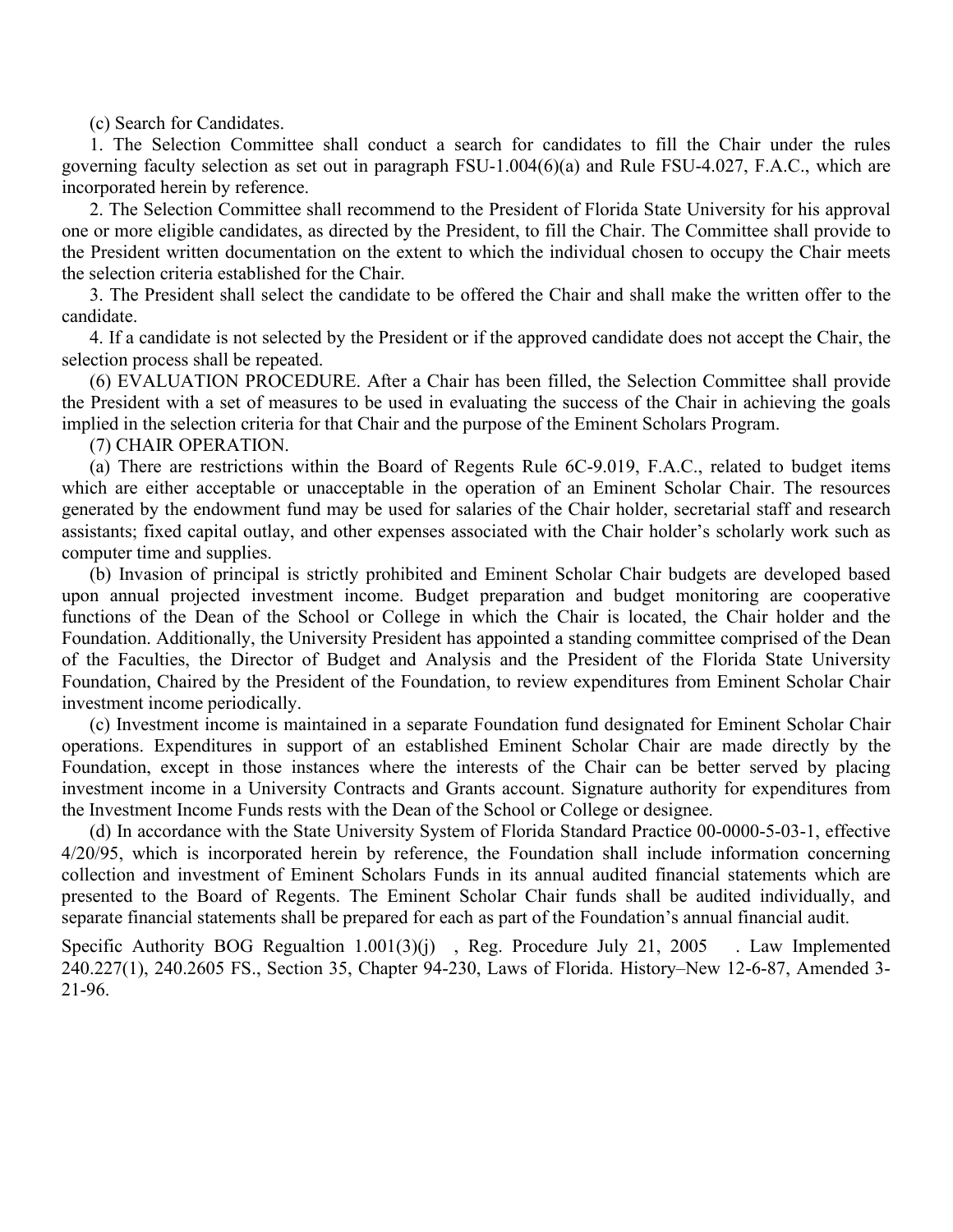# <span id="page-10-0"></span>**FSU-6.012 Alcohol Policy.**

The University alcohol policy shall be as follows:

# FLORIDA STATE UNIVERSITY ALCOHOL POLICY

# Introduction

The Florida State University affirms the guiding ethical principle of responsible freedom. Students, staff and faculty are expected to show respect for order, ethical conduct, and the rights of others, and to model in daily living a high sense of personal honor and integrity. Florida State University neither encourages nor condemns the legal consumption of alcoholic beverages. The university recognizes, however, that the majority of undergraduate students are below the legal drinking age and that there are serious health risks and behavior problems associated with the use of alcohol in the collegiate environment. Consequently, alcohol will be permitted at Florida State University or programs sponsored by Florida State University or its direct support organizations only in those settings which:

- 1. Comply with federal or state laws, local ordinances, University regulations, foreign country laws (in the case of study abroad programs conducted by Florida State University International Programs, Inc.), Student Conduct Code, and this policy;
- 2. Present minimal health and safety risks; and
- 3. In no way inhibit the full participation of those who choose not to drink alcohol.

Events and activities that encourage excessive drinking and/or lead to the endangerment of individuals will not be permitted. Any person or group in violation of federal or state laws, local ordinances, or of this policy will be reported to the proper federal, state, local or university authorities for appropriate action.

- I. Policy Pertaining to All Members, Groups, Events, and Organizations in the University Community and Non-University Members, Groups, Events, and Organizations.
	- (a) No individual under the legal drinking age (minimum of 21 years of age permitted by the State of Florida or the minimum age prescribed by the laws of foreign countries, but in no case below the age of 18 years of age) may serve, sell, consume or possess alcohol on university properties, except to the extent allowed by law within licensed premises or designated areas of the university.
	- (b) Alcohol must be served by a licensed and insured third party vendor. No individual may serve or otherwise provide alcohol to persons under the legal drinking age.
	- (c) The Consumption of Alcohol: The consumption of alcohol on university properties will be restricted to the following areas:
		- 1. Florida State University Law School Rotunda;
		- 2. Licensed areas of the university (e.g., Center for Professional Development, Club Downunder, Crenshaw Lanes, Renegade Grill);
		- 3. Academic food service facilities;
		- 4. University Center areas include:
			- i. Skyboxes
			- ii. Miller Hall (C3300, UC)
			- iii. President's Box (Level 7, UC)
			- iv. Booster/Alumni Board Rooms (C5300, C5301 UC)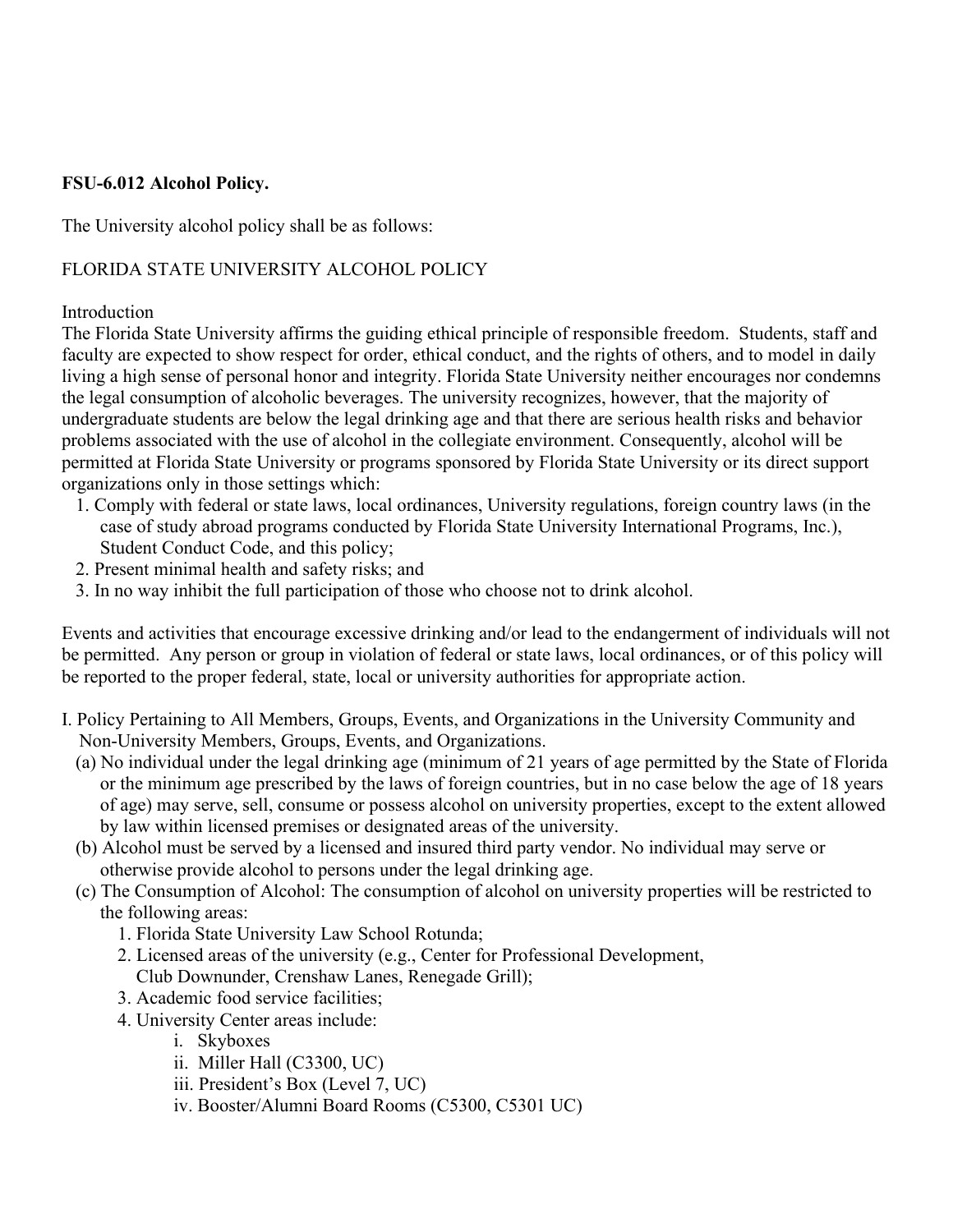- v. University Club (Building B, Floor 3, UC)
- vi. Meeting Rooms (Building B, Floors 5 & 6, UC)
- 5. Lounges in Beth Moor at Longmire Building;
- 6. WFSU-TV and Radio Broadcast Center;
- 7. Premises in and around President's house, Pearl Tyner Alumni Center, and surrounding grounds;
- 8. University property not located on the main campus, which has been leased by the university to private entities or persons, referred to in this rule as "private premises," such as Heritage Grove;
- 9. Private university living quarters, including Alumni Village, where those present are of legal drinking age (see the Guide to Residence Living, Community Expectations, for further restrictions that may apply in residence halls; or in the case of living quarters provided for study abroad programs, see policies promulgated by Florida State University International Programs Association, Inc.);
- 10. Premises in Doak Campbell Stadium area used or licensed for use on football game days;
- 11. At the following sites, when provided in conjunction with an artistic or municipal event:
	- i. The Fine Arts Gallery;
	- ii. The reception/hospitality room in the Opperman Music Hall;
	- iii. The Fine Arts Building; and the
	- iv. FSU Lab Theater.
- 12. Werkmeister Reading Room (201 Dodd Hall)

13. In common areas for special events approved by the University President or his/her designee. For faculty, the designee is the Dean of the Faculties, for student groups, the designee is the Vice President for Student Affairs, and for all other groups the designee is the Vice President for University Relations.

- (d) The Sale of Alcohol: The sale of alcohol on campus must be approved by the President or designee. Although the President or designee may approve the sale of alcohol on campus, only the Division of Alcoholic Beverages and Tobacco can issue the permit required to sell alcohol in the State of Florida.
- (e) Promotional Guidelines: The promotion of activities or events shall not advertise alcohol or sponsorship by alcohol marketers without prior written approval of the Vice President for University Relations. Events that seek advertising approval must meet the following requirements:
	- 1. Alcohol shall not be used as an inducement to participate in a university event and may not be offered as a prize or gift in any form of contest, drawing or competition. Social events which encourage drinking, drinking contests, or drunkenness, and the advertisement of such events, are prohibited.
	- 2. Alcohol advertising on campus or in campus media, including that which promotes events as well as product advertising, shall not portray drinking as a solution to personal or academic problems of students or as an enhancement to social, sexual, or academic status.
	- 3. Advertising for any university event where alcoholic beverages are served shall mention the availability of non-alcoholic beverages as prominently as alcoholic beverages.
	- 4. Promotional materials, including advertising for any university event, shall not make reference to the amount of alcoholic beverages available. This includes references to kegs or open bars.
	- 5. Must adhere to University posting policy guidelines.
- (f) Florida State University Police shall be notified of all on campus events that are not regularly scheduled that plan to serve alcohol.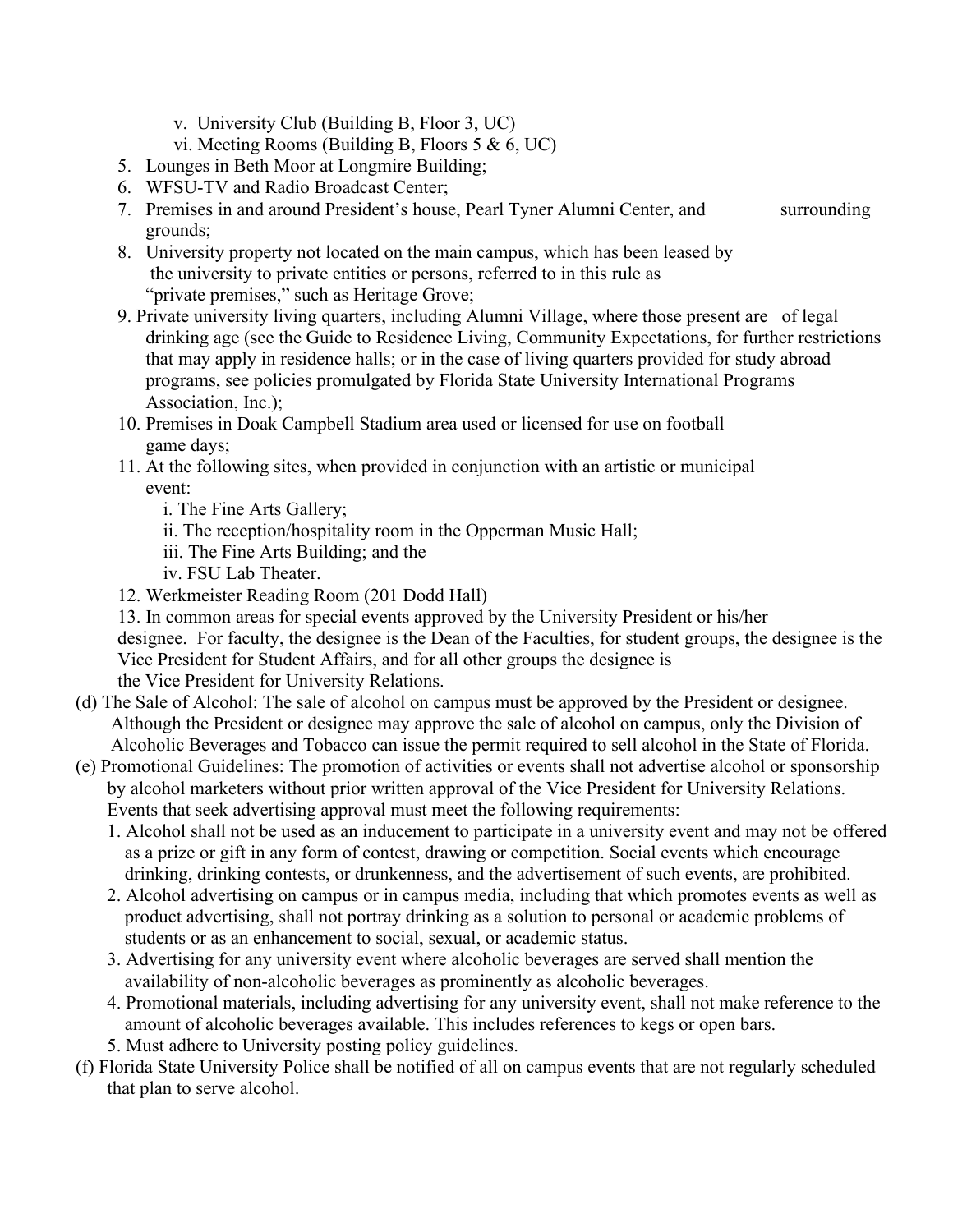- (g) Laws and Regulations: All members of the campus community (students, faculty, staff, alumni, and guests) must adhere to all applicable federal or state laws, local ordinances, and University regulations related to the sale and use of alcohol. They include, but are not limited to the following:
	- 1. It is unlawful for any person to aid or abet an underage person, as defined by Section 1 (a), in the purchase or attempt to obtain alcoholic beverages.
	- 2. It is unlawful for any underage person to falsify a driver's license or other identification document in order to obtain or attempt to obtain alcoholic beverages.
	- 3. It is unlawful for any person to permit use of his/her driver's license or any other identification document by an underage person to purchase or attempt to purchase alcoholic beverages.
	- 4. No person may bring any type of alcoholic beverage into a licensed facility or area, nor may any person take alcoholic beverages out of the licensed facility or area, except that a bottle of wine purchased, but not fully consumed, at the University Center Club or similar restaurant establishment on campus may be removed by the person after it has been recorked as allowed by law.
	- 5. Transportation of all alcoholic beverages on campus shall be in unopened and unobservable containers.
	- 6. Damage to or destruction of property, or injury to person(s), which is caused by or can be shown to be related to the consumption of alcohol will be subject to disciplinary action, as will any other violation of this rule.
- II. Guidelines for University Sponsored Events.

Definition: Large public and formal events where the University acts in symbolic ways to honor, celebrate, and reward achievements central to its mission (e.g., graduation, convocation, dedications, awards, ceremonies). These events convey important values about what is central to the University. Florida State University is concerned with the image conveyed when alcohol service is included as part of these events. All University Sponsored Events are subject to the guidelines outlined in Section I of the alcohol policy. In addition, the following restrictions apply;

- (a) Alcohol will not be served at any reception or other function, as defined above, sponsored by the University or taking place on the University campus where attendance is essentially open to the public and is not controlled by such means as individual invitation, registration, reservation and/or a fee payment process.
- (b) At those functions where attendance will be predominately alumni and friends of the university, and controlled by individual invitation, registration, reservation, or a fee payment process, alcoholic beverages may be served with the following restrictions:

1. All persons will be required to show identification, including birth date, to ensure that they are a minimum of 21 years of age in the State of Florida;

 2. The right to refuse to serve anyone who seems to be in danger of over consumption will be reserved and used; and

3. An ample supply and variety of food and non-alcoholic beverages will be available.

- (c) At university sponsored functions where attendance will be predominately students, no alcoholic beverages will be served, regardless of the degree of control exercised over attendance
- III. Guidelines for University Related Events.

Definition: Any organization or group, consisting primarily of Florida State University students, employees, faculty or alumni, and/or which utilizes the Florida State University name or its premises, in which alcohol is served, must adhere to the following guidelines. These guidelines apply to all student organizations, whether or not they have received formal recognition or not.

All University Related Events, on or off campus, are subject to the guidelines outlined in Section I of the alcohol policy. In addition, the following apply;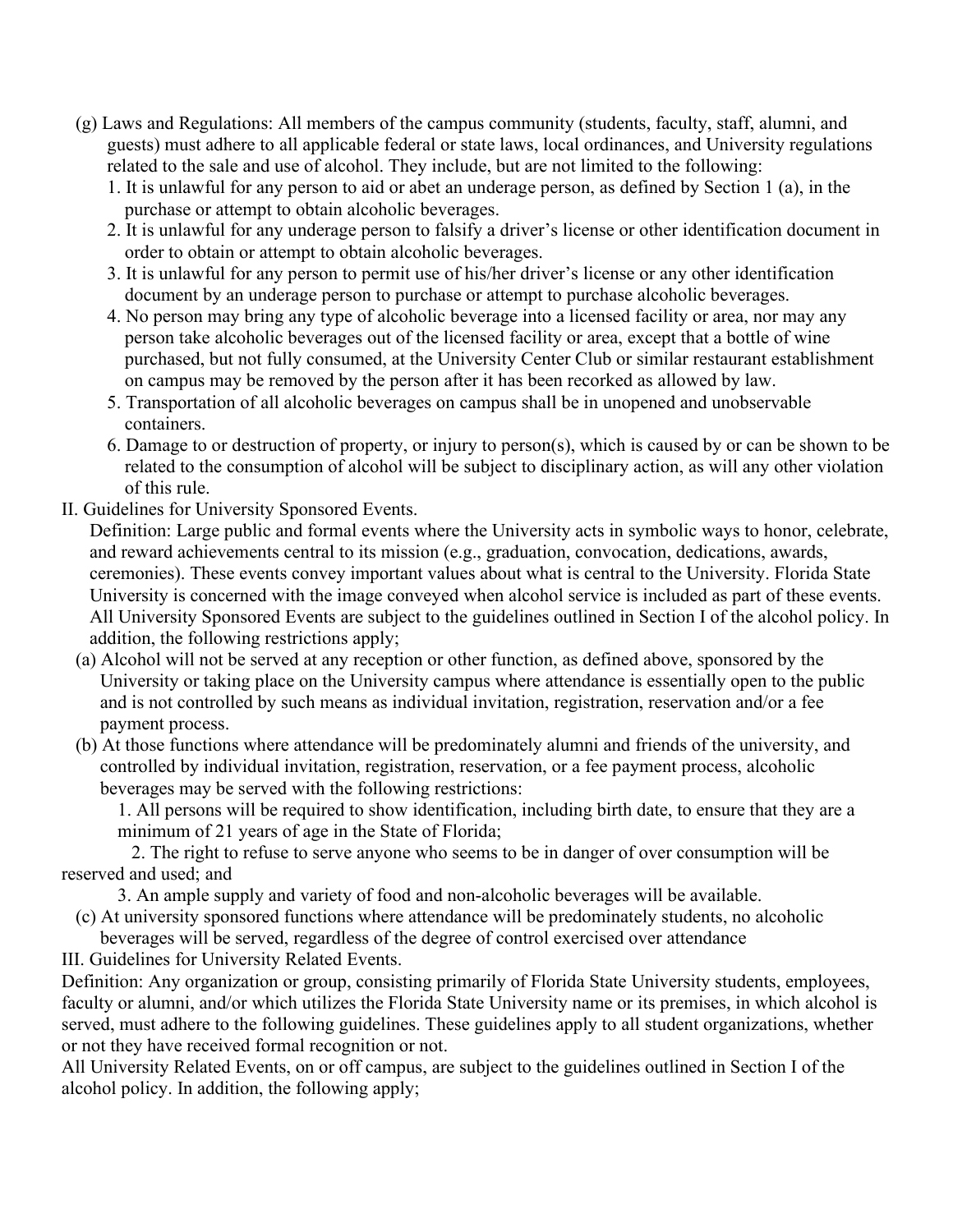- (a) Sponsors are required to provide one or more alternative non-alcoholic beverage available in sufficient quantity throughout the event.
- (b) Non-alcoholic beverages must be available at the same place as the alcoholic beverages and featured as prominently as the alcoholic beverages.
- (c) If the alcoholic beverage is being sold, the alternative beverage should be available at a price equal to or less than the price of the alcohol being provided.
- (d) Wherever alcohol is present, food must also be in sufficient quantity throughout the event.
- (e) The cost of admission to an event may not include or cover the cost of alcoholic beverages.
- (f) No state appropriated, federal funds or A  $\&$  S fees may be used to purchase or sell alcohol.
- (g) The burden of proof for showing legal age is placed upon the person desiring alcohol service. No service will be provided unless clear evidence of legal age is presented. Those of legal age and consuming alcohol will be identified by wrist bands, hand stamps, etc.
- (h) It is the responsibility of the serving establishment, at the time that an alcoholic beverage is requested, to check the picture ID. If, for any reason, proof of legal drinking age cannot be provided upon request, it is the responsibility of the server to deny the request.
- (i) At social functions where alcoholic beverages are served, direct access should be limited to a person(s) designated as the server(s) by a licensed insured vendor. Servers must not consume alcohol during the event.
- (j) The server shall refuse to serve anyone who seems to be in danger of over consumption will be reserved and used.

Any organization found not to be in compliance with the university alcohol policy at their event may be subject to university disciplinary action and may forfeit its right to any fee support from the university. IV. Tailgate Events

Definition: Gatherings occurring in the designated parking areas surrounding the area of Doak Campbell Stadium prior to and after scheduled football games.

- (a) Florida State University does not support or condemn the consumption of alcohol by individuals 21 years of age or older at tailgate events.
- (b) Florida State University does not condone any act related to excessive consumption of alcohol that impairs, interferes, or endangers the safety or enjoyment of anyone attending these events, including the individual who chooses to consume alcohol.
- (c) Individuals who choose to consume alcohol are responsible for their behavior and should not operate a motor vehicle after they have consumed alcohol.

V. Administration and Enforcement of Policy

- (a) The Dean of the Faculties is the responsible university official for administration of the alcohol policy for all events involving primarily faculty. The Vice President for Student Affairs is the responsible administrator for students and student groups. The Vice President for University Relations is the responsible university official for administration of the alcohol policy for events managed by the direct support organizations and for those involving all other groups and individuals. Changes and revisions shall be coordinated by the Vice President for Student Affairs in consultation with other Vice Presidents, the Dean of the Faculties and the General Counsel, subject to final approval of the President of the University.
- (a) Enforcement of the alcohol policy shall reside in the Office of Student Rights and Responsibilities for individual student and student organization cases, and the Dean of Faculties for faculty related violations. Enforcement of the alcohol policy for all other groups, including outside groups, organizations, and individuals shall reside in the Vice President for University Relations.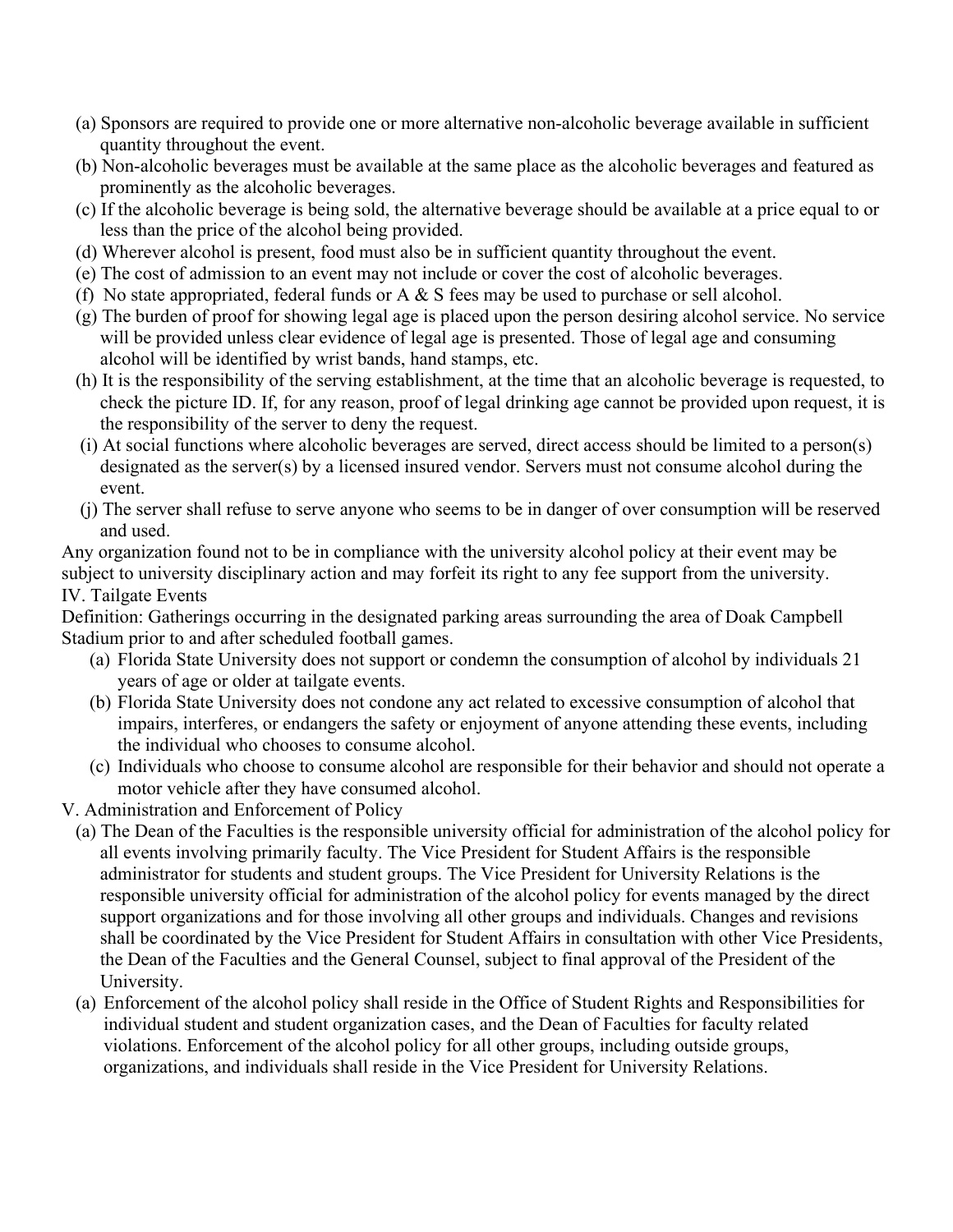- (b) The University maintains the right to forward possible violations of federal or state laws, local ordinances, and University regulations, to the proper authorities through the Florida State University Police Department.
- VI. Health Risks

Alcohol consumption may cause a number of changes in behavior which are related to dose, rate of intake, body size and percentage of body fluid, expectations, social environment, physical conditions (disease or, more commonly, hormonal cycles can be factors), enzyme differences, and concentration of alcohol in a drink. It may increase aggressiveness, lower inhibitions, cloud judgment, reduce resistance, and hamper the ability to make decisions.

Alcohol first affects the area of the brain responsible for higher functions, such as decision-making and social inhibitions, suppressing an individual's self-control. Alcohol in the blood can slow reaction time, reduce muscle coordination and impair eyesight, contributing to deficits in performance, judgment, memory, and motor skills. Even low doses can significantly impair the judgment and coordination required to drive a car safely. Florida State University reiterates that no one should ever drink alcohol and drive. The designated driver should never drink alcohol.

Moderate to high doses of alcohol may cause marked impairments in higher mental functions, altering a person's ability to learn and remember information. Very high doses cause respiratory depression and death. If combined with other depressants of the central nervous system, much lower doses of alcohol may produce the effects just described above.

# VII. Educational Resources and Support

In support of responsible management of alcohol, the University provides numerous resources and support services available to students, faculty, and staff of Florida State University, including alcohol education, counseling, treatment, rehabilitation, re-entry, prevention, and intervention, as well as other educational programs and volunteer opportunities. Below are just a few of these resources and services.

- (a) Health Promotion at the University Health Services [644-8871; Website is http://healthpromotion.fsu.edu
- (b) Office of Residence Life [644-2860; Website is http://housing.fsu.edu/index.html]
- (c) FSU Police Department [644-1234; Website is http://www.police.fsu.edu/].
- (d) (b) Volunteer opportunities for students seeking to work toward greater alcohol responsibility are available through Healthy Noles, which is an organization directed by Health Promotion at University Health Services. The Healthy Noles advocate for wellness on campus and alcohol responsibility is a significant component. For more information contact Health Promotion at [644-8871; or access the application at http://healthpromotion.fsu.edu]
- (e) The Learning Resources Center of the College of Nursing has books, slides and videotapes on alcohol and other substances which are available to instructors in the College of Nursing. All other staff or faculty would need approval from the Dean of the College of Nursing to access these resources [644- 1291]. More information is available at www.fsu.edu/~nursing/.
- (f) The Digital Media Center provides media resources, which include listings on alcohol topics, to all campus approved departments and organizations. There is no charge for this service when it is used for regularly scheduled classes [644-5924; Website is http://www.lib.fsu.edu/digitalmc.html].
- (g) SMART (Students Making Alcohol and Other Drug Responsibility Theirs) Choices consists of two, two-hour class sessions and an interactive on-line program at University Health Services that presents the legal and personal consequences of substance abuse. Students who are sanctioned by the Office of Student Rights and Responsibilities [644-2428, Dean of Students Department] or University Housing [644-2860] for on or off-campus violations of the University's alcohol and drug policy must complete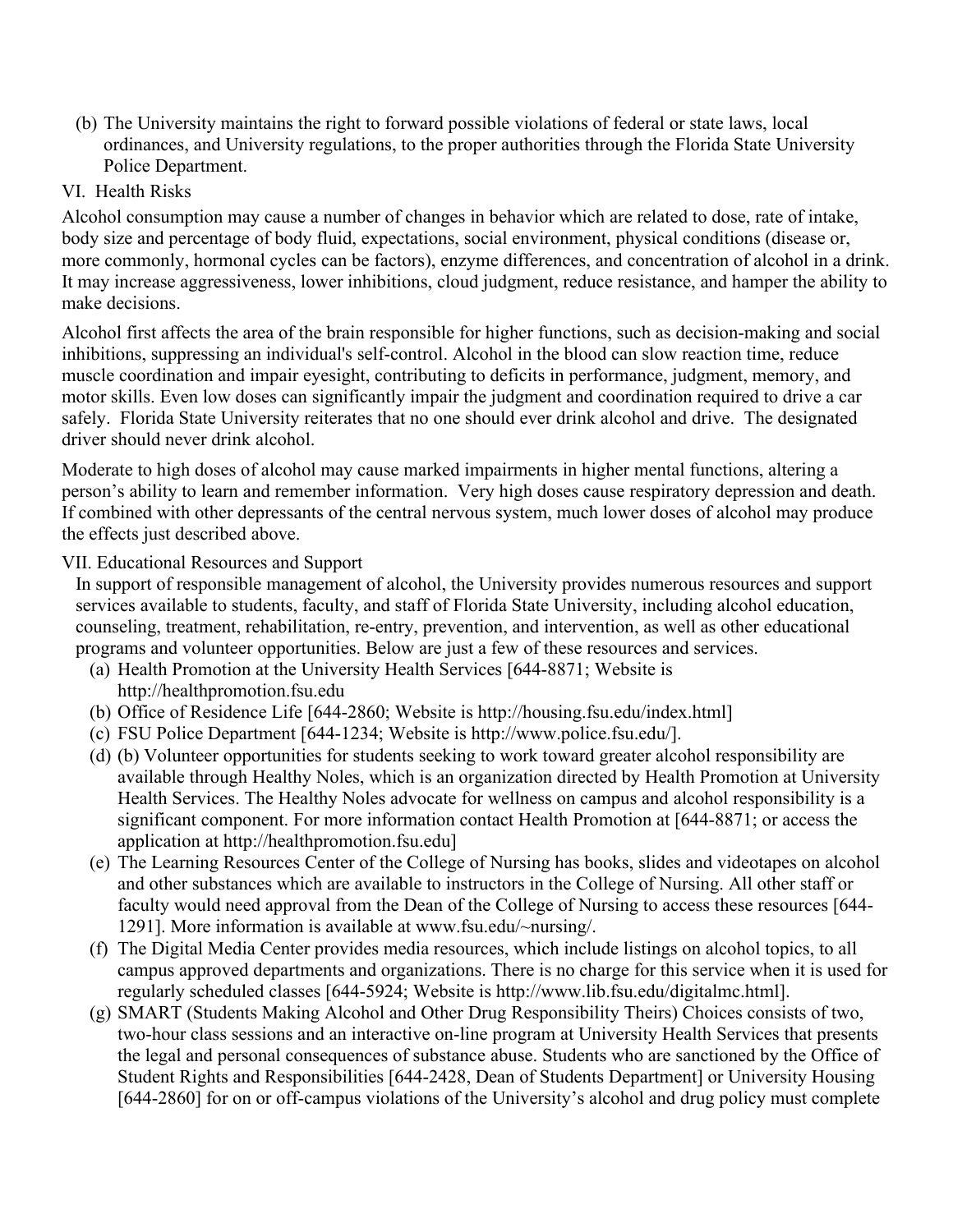the course. Students may also enroll in the course free of charge if they would simply like to gain more knowledge about alcohol. Students may contact Health Promotion at [644-8871 if they would like to sign up. The purpose of the course is to introduce the student to a process of self-examination that may lead to improved decision making and behavior change.

- (h) The University Counseling Center (UCC) provides a structured two-session Alcohol and Other Drug (AOD) Evaluation for students who are sanctioned by the University for violations of the University's alcohol and drug policy. In addition to mandated AOD sessions, AOD Evaluations are available on a voluntary basis to all FSU students. Following the AOD Evaluation sessions, a recommendation is made to the student regarding need for counseling treatment. Counseling treatment is provided to students on a voluntary basis only. Any fee-paying student currently enrolled at Florida State University is eligible for services at the UCC. Please contact the University Counseling Center for a current fee schedule [644-2003; Website is http://www.counseling.fsu.edu].
- (i) The Employee Assistance Program (EAP) at Florida State University was established to assist employees with behavioral, medical and substance abuse problems affecting employment. Employees can enter the program through a self-referral or supervisory referral. The EAP functions as a coordinator of counseling and other appropriate services available both within the university and the community [644-2288; Website is http://www.eap.fsu.edu].
- (j) Counseling services are also provided for students, staff, faculty, and the community by the Marriage and Family Therapy clinic, which fees are based on annual income [644-1588; Website is http://www.chs.fsu.edu/fcs/mft/center.php].
- (k) The Human Services Center is a training clinic within the College of Education. Counselors are graduate students with counseling majors who offer service for students, staff, faculty, and the community. Services are free [644-3857; Website is http://www.epls.fsu.edu/hsc].
- (l) The Psychology Clinic is also a training clinic. Counselors are graduate students in clinic psychology programs. They provide one-on-one psychology services (no support groups) to students, staff, faculty, and the community. Fees are based on a sliding scale [644-3006; Website is http://www.psy.fsu.edu/community/clinic].
- (m)Helpline 211 is a telephone counseling and referral service for short term counseling, information and referrals mainly for social services in the Big Bend area [(877)-211-7005, (850) 224-6333, 211; Website is http://www.211bigbend.org].
- (n) AlcoholEdu offers personalized and confidential health information related to alcohol. http://alcoholedu.com/.

Specific Authority BOG Regualtion 1.001(3)(j) , Reg. Procedure July 21, 2005 . Law Implemented 240.261 FS. History–New 2-10-93, Amended 12-28-97, 11-29-07, 10-30-2012